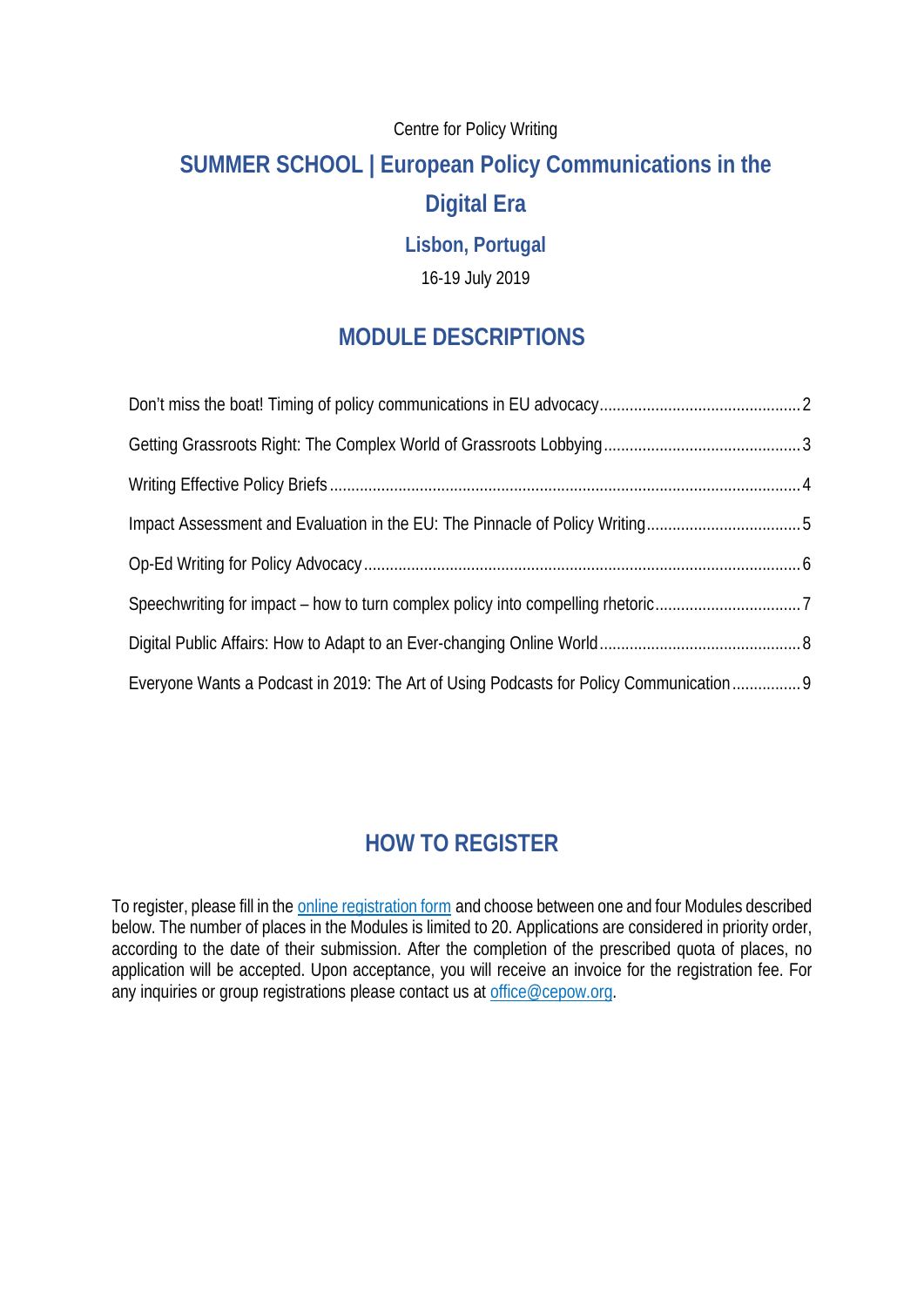Day 1: Module A Date: 16.07.2019 Time: 09.00 – 17.00

#### <span id="page-1-0"></span>Don't miss the boat! Timing of policy communications in EU advocacy **Trainer: Joost Mulder, Better Europe Public Affairs**

#### **Description**

The first module of the summer school aims to give you a quick recap of EU policy-making while already looking ahead at the policy-writing workshops later in the week. We will start with a quick basic introduction to the basics of EU-policy making to ensure everyone has the same base knowledge. During the exploration of the policy process, we will specifically focus on well-known and lesser-known key entry points for advocacy, and the related format for policy messages. Then will apply the theory from the first session to policy communications, to help you understand how to target and tailor communications to the different audiences and stages in the decision-making process.

#### Main outcomes

- Understand the EU decision-making process as it happens in 2019
- Know when to intervene and what to bring along
- Learn how to target and tailor policy communications
- Interpret recent developments and their impact on policy writing

**Joost Mulder** runs Better Europe, an independent Public Affairs expert with a strong network in the "Brussels bubble" and in civil society, with a broad knowledge of EU financial services legislation. With 15 years' experience in Brussels including as a political assistant to an MEP, a lobby consultant, and head of advocacy at the NGO Finance Watch, Joost is able to build unexpected alliances between different stakeholders. His current clients include NGOs defending environmental, human rights and shareholder interests, as well as real economy business.

Joost has deep knowledge of EU decision-making and first-hand lobby experience on less documented procedures such as trilogues and Council negotiations, secondary legislation (DA/RTS/ITS) and the implementation of EU legislation, and has shared his experience through webinars, book contributions and guest lectures at academic institutions.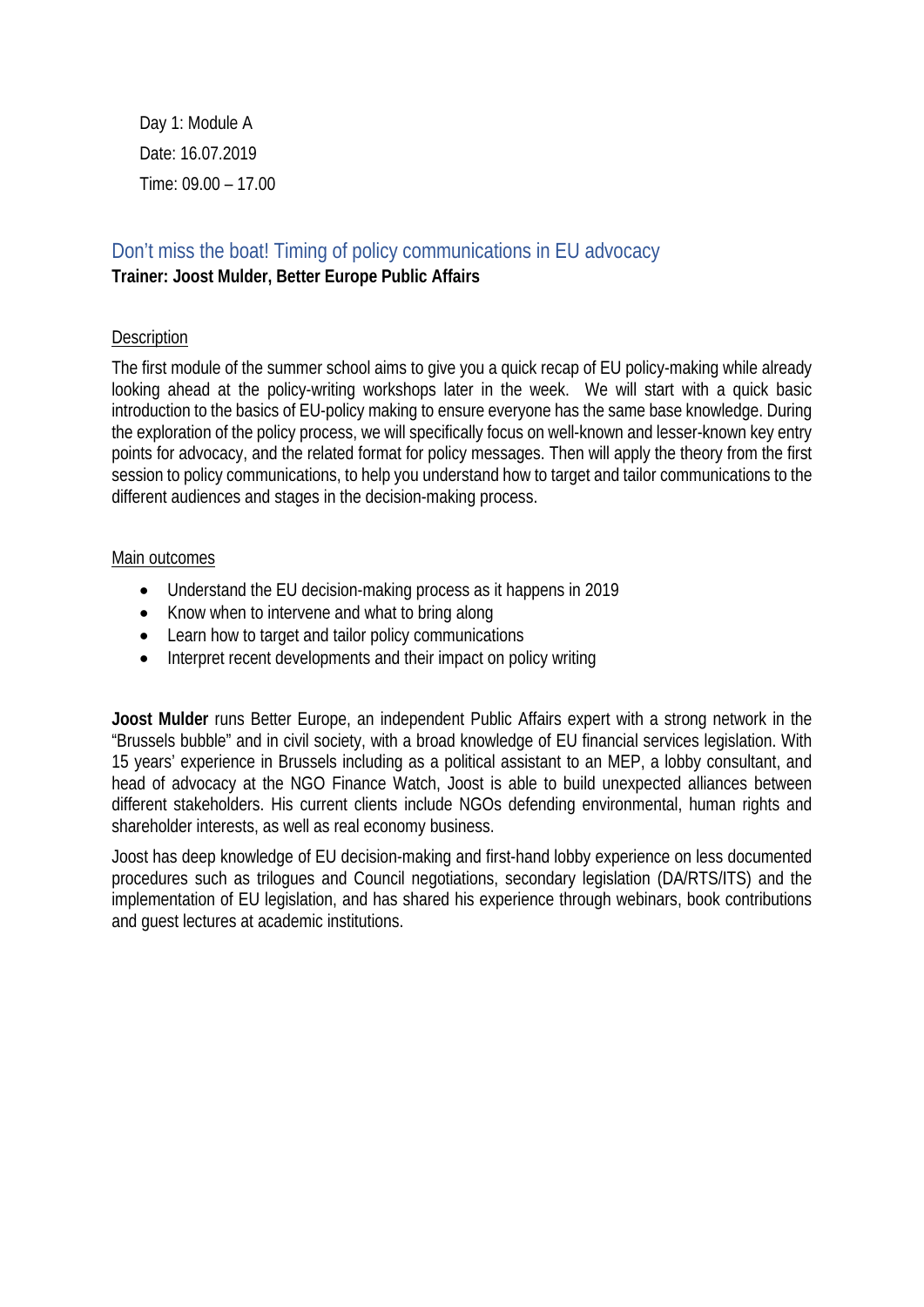Day 1: Module B Date: 16.07.2019 Time: 09.00 – 17.00

#### <span id="page-2-0"></span>Getting Grassroots Right: The Complex World of Grassroots Lobbying **Luca Bonaccorsi, Transport & Environment**

#### **Description**

Across the globe social movements, governments, political parties and private companies are desperately seeking new ways to engage with a large number of people to achieve their political objectives. Mobilising constituents to achieve policy or public opinion goals is at the core of our democratic systems. However increased access to digital tools, data and content creation have made it easier, cheaper, and faster to reach the masses. There is a new and accessible ecosystem to create and foster grassroot movements to achieve our ultimate policy goal. It sounds very tempting but , should we all take this piece of cake? In this workshop we'll develop our skills to dive (and survive) in the complex world of Grassroots Lobbying. During the first part of the workshop we'll explore together the key principles of grassroot mobilisation/lobbying focusing on how to avoid "astroturfing": fake grassroots. Then we'll define together what key questions should you ask yourself before pulling the trigger of mass mobilization. In the second part we'll explore tools and resources to design, plan and execute creative grassroots campaigns: setting objectives, optimizing resources and measuring success.

#### Key outcomes

During the workshop we will:

- Analyse worst and best practices of grassroots campaigns.
- Debate ethical and legal implications of grassroot lobbying
- Explore trends in grassroot campaigning
- Build a draft campaign plan together

Back home you will be able to:

- Decide if grassroot tactics have a fit within your policy or public opinion goals
- Create a compelling pitch to get resources for a grassroot campaign
- Optimise resources to execute effective and impactful grassroot campaigns
- Decide if you want to *click here to call your MEP office and ask her/him to vote against this piece of legislation…*

**Luca Bonaccorsi** is an economist, a journalist and an environmental campaigner with a track record of successfull lobbying in Brussels, London and Rome. He is specialised in strategic 'digital grassroots' lobbying. In 2015-16 he has succesfully led for BirdLife International the record breaking 'Nature Alert' campaign that stopped the EU Commission' from lowering environmental standards in Europe. In 2017, in partnership with Sky OceanRescue, he has led the campaign against single use plastic in the UK on behalf of the Marine Conservation Society. For Transport & Environment he has recently (Spring 2019) led the campaign that obtained a ban on palm oil in biofuels, the largest driver of palm oil imports to Europe.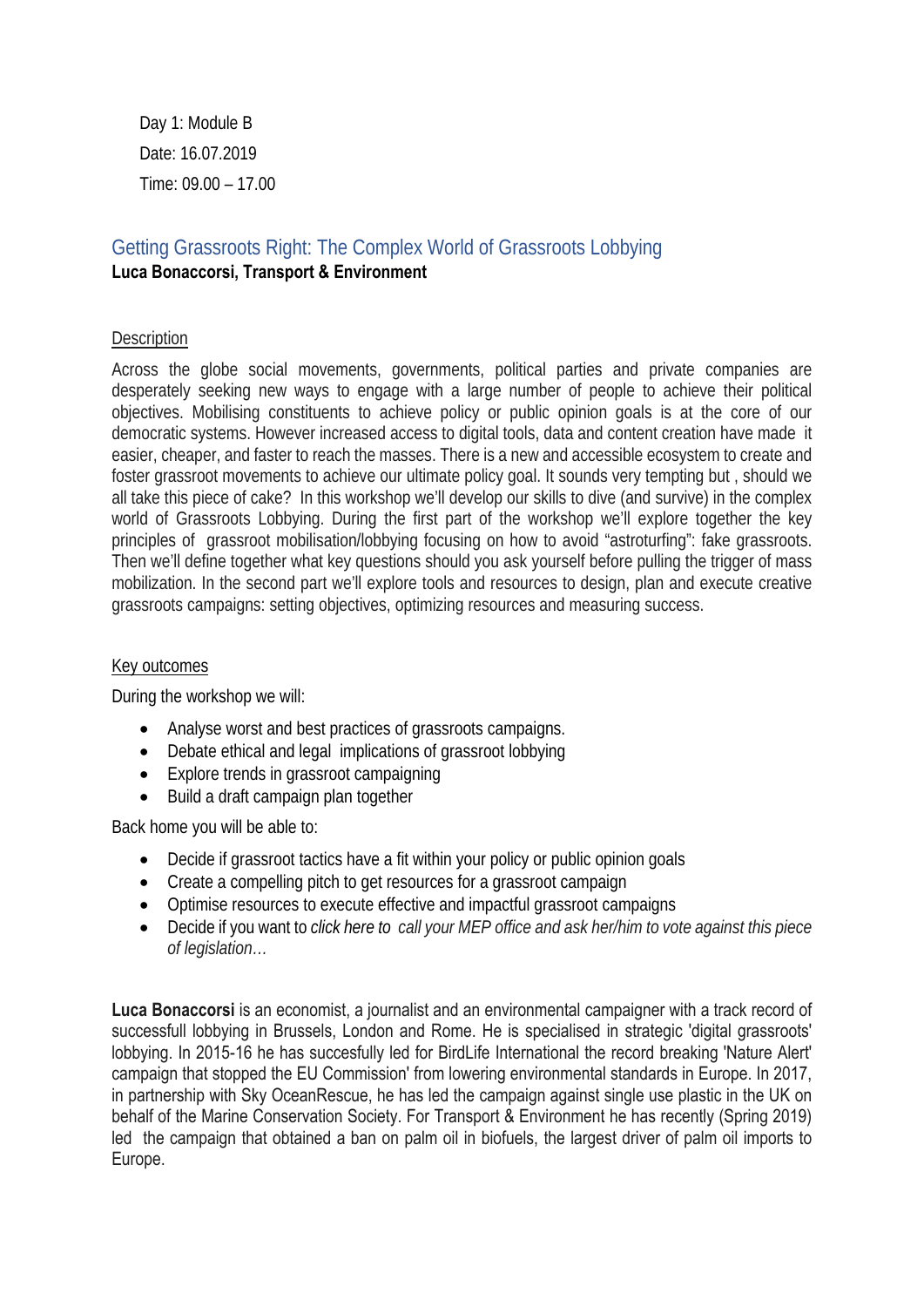Day 2: Module A Date: 17.07.2019 Time: 09.00 – 17.00

#### <span id="page-3-0"></span>Writing Effective Policy Briefs

#### **Trainer: Bernhard Knoll-Tudor, Hertie School of Governance**

#### **Description**

Those working on policy reform have very little time and are drowning in information. Yet for analytical writing and its advocacy to have impact, it must be read and understood by busy people. The second day of the Lisbon summer school will examine pieces of writing that had an impact and analyze why and how they were effective. Following an introduction into the background conditions governing effective writing, participants will in the course of the day also:

- analyse why an existing policy brief failed or succeeded in achieving impact;
- write a two-page paper advocating policy in a specific sector and receive feedback on their writing;
- cut down and edit paragraphs so as to understand that all policy writing can potentially be improved;
- learn how to write talking points.

#### Key outcomes

At the end of the workshop, participants will be

- able to understand the background conditions governing information overload in the sphere of policy and devise ways in which to increase the potential for writing to have an impact on the readership;
- familiar with tools that can help produce effective policy writing: understanding your audience; choosing among types and templates of policy papers; asking about the who, what and why of a policy brief;
- aware of expressions that should by all means avoided in policy papers detail, wordiness, clichés, etc. – and know how to apply this guidance to their actual writing of a policy brief;
- able to appreciate why certain policy papers have more impact than others as they excel in clarity, use data at crucial points of the argument, build up dialectics as part of dramatic sequencing and provide a policy solution that use imagery in a strategic manner.

**Bernhard Knoll-Tudor** is the Director of Executive Education at the Hertie School of Governance in Berlin. Prior to his appointment at the school, he served as director of the Global Policy Academy at Central European University, Budapest. He worked for ten years for the Organization for Security and Co-operation (OSCE), an international organization devoted to "hard" security as well as to human rights diplomacy where he was involved in policy design and public relations.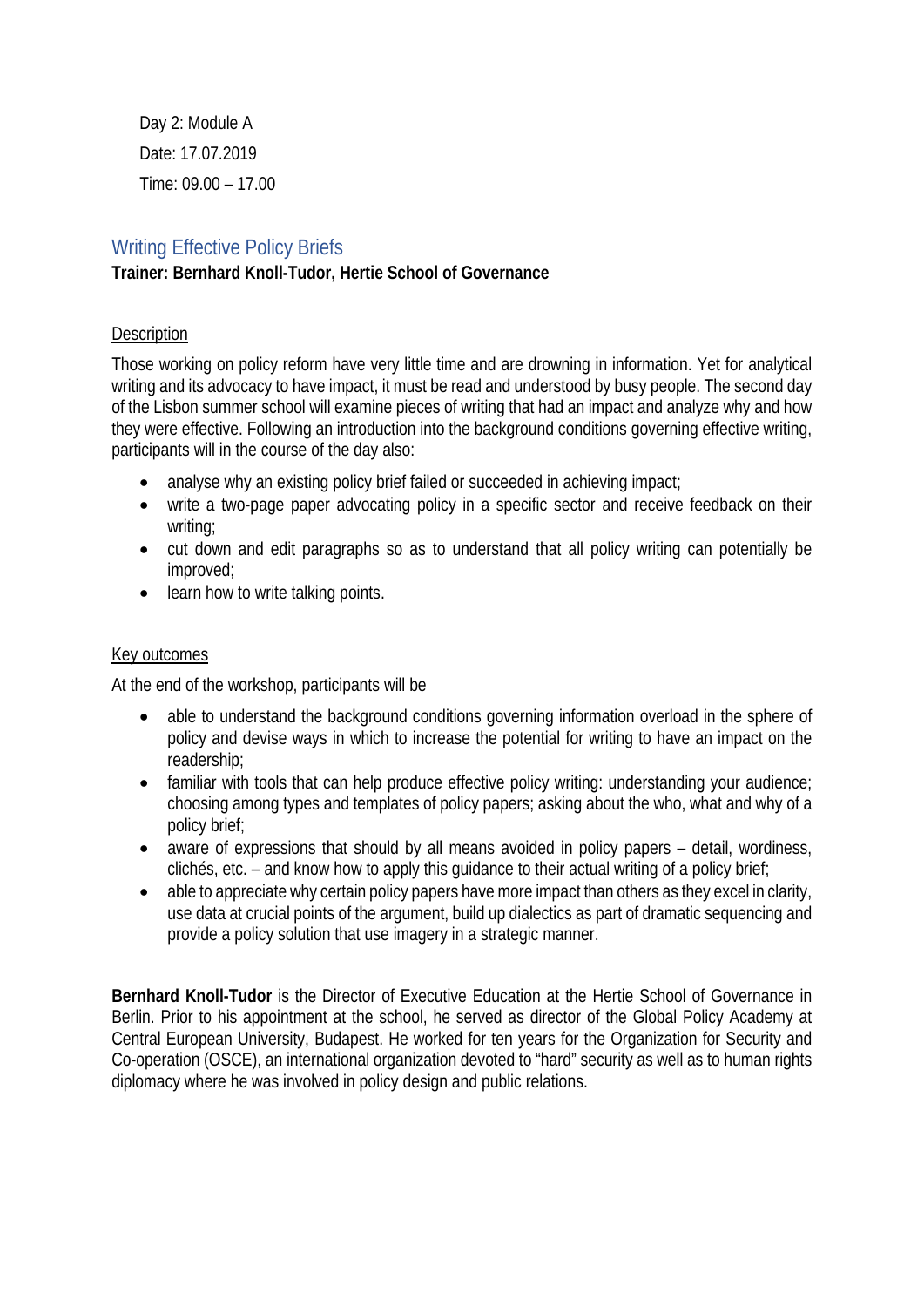Day 2: Module B Date: 17.07.2019 Time: 09.00 – 17.00

#### <span id="page-4-0"></span>Impact Assessment and Evaluation in the EU: The Pinnacle of Policy Writing **Trainer: Erik Akse, Impact Assessment Institute**

#### **Description**

Impact Assessments (IAs) and Evaluations are key policy documents in the EU. Important Commission proposals are always supported with an Impact Assessment. The REFIT Programme and the 'Evaluation First Principle' have turned evaluations into normal practice. But how does the Commission draft IAs and Evaluations? Why are they so important? What does a Commission official have to do? What quality standards apply? Who is involved in the work? How to draft contributions for these documents? And what are the best moments to do so? 'The pinnacle of policy writing' provides answers to these questions and more. You will see how the Commission develops Impact Assessments and Evaluations, which steps the documents runs through and what quality standards apply. The module will guide you through the work that is expected from Commission officials that draft Impact Assessments and Evaluations. It will provide the insights to structure your communication strategy so you can have an impact on them. You will also see how the work of the Commission enables you to prepare for the moment when the Parliament and the Council get officially involved as co-legislators. As a participant in this module, you can send your questions about Impact Assessments and Evaluation four weeks before the start of the summer school. They will be answered during the module.

#### Key outcomes

By the end of the course, participants:

- Understand the role of Impact Assessment and Evaluation
- Are familiar with the obligations that Commission officials have to comply with
- Are more familiar with the Commission's internal decision-making processes
- Know the do's and don't's when communicating and working with Impact Assessment and Evaluation
- See how Impact Assessment and Evaluation affect the law-making process

**Erik Akse** is an expert in EU decision-making and policy development. Since 2002, he implements Better Regulation policies such as ex-ante Impact Assessment, ex-post Evaluation, Stakeholder Consultation, Administrative Burden Reduction, and Legislative Simplification. He worked, among others, at the Dutch administration, the European Commission and the Western Balkans. He is co-founder and non-executive Director of Training at the Impact Assessment Institute. He published several books and articles on EU decision-making, the EU policy cycle, and EU Impact Assessment.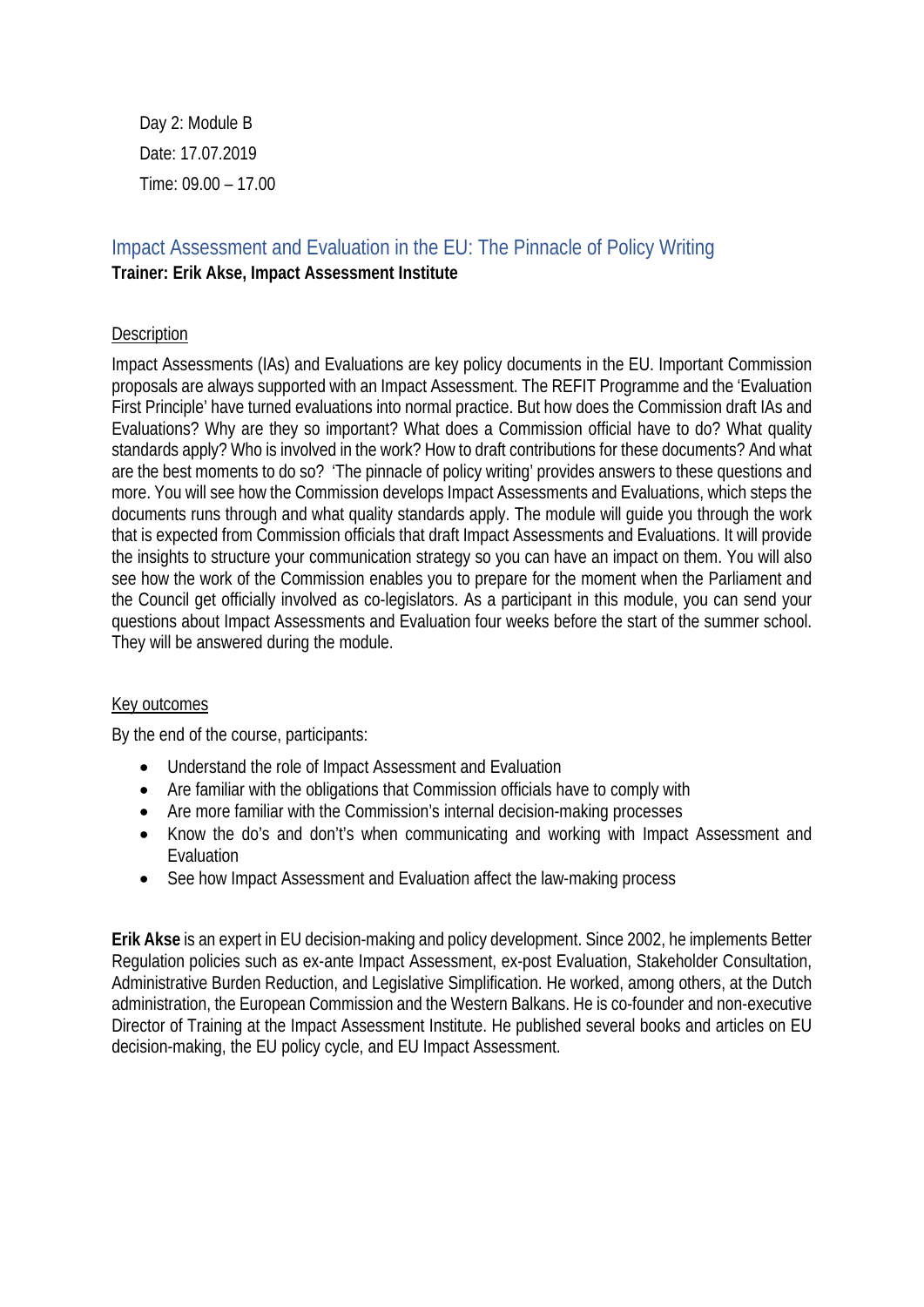Day 3: Module A Date: 18.07.2019 Time: 09.00 – 17.00

#### <span id="page-5-0"></span>Op-Ed Writing for Policy Advocacy

#### **Trainer: Dominique Ostyn, Press Club Brussels Europe**

#### **Description**

Policy-oriented op-eds are short written pieces on issues of public policy published in most of major print/online media outlets and submitted by authors external to the respective media outlets. The core purpose of an op-ed is to communicate the opinion of the author to a broader audience. Typically, opinions expressed in policy op-eds put forward evidence-based arguments and ideally propose solutions to the policy problem. The op-ed is an extremely powerful format for everyone willing to take part in a public debate or influence the decision-makers. Everyone is free to submit an op-ed to a media outlet. This Module will teach you how to write it and how to succeed in getting it published.

#### Key outcomes

This full-day module will focus on the op-ed as a genre, its purpose, audience, and features and it will prepare you to write and successfully pitch an op-ed to media outlets.

Benefits:

- Skill set for Op-Ed Writing
- Workshop Learning by Doing. *We will help you write and pitch your own 700-words op-ed!*
- Mentoring: *Up to three months after the Summer School: Guaranteed feedback on your op-eds up to 900 words in length*

**Dominique Ostyn** has nearly two decades of experience in European media relations, policy communication and strategy. Dominique is the director of communication of the Press Club Brussels Europe, gives trainings and workshops on media relations and digital policy communications. Most recently, Dominique is also the co-founder of [TheBattleground.eu,](http://www.thebattleground.eu/) a new media start-up that aims to counter false narratives and propaganda that are eroding trust in politics and the media. Dominique was the opinion editor and director of communication of [EURACTIV](http://www.euractiv.com/) for 8 years. Dominique helped establish and grow the think tank Friends of Europe and related policy journal Europe's World for almost a decade before that.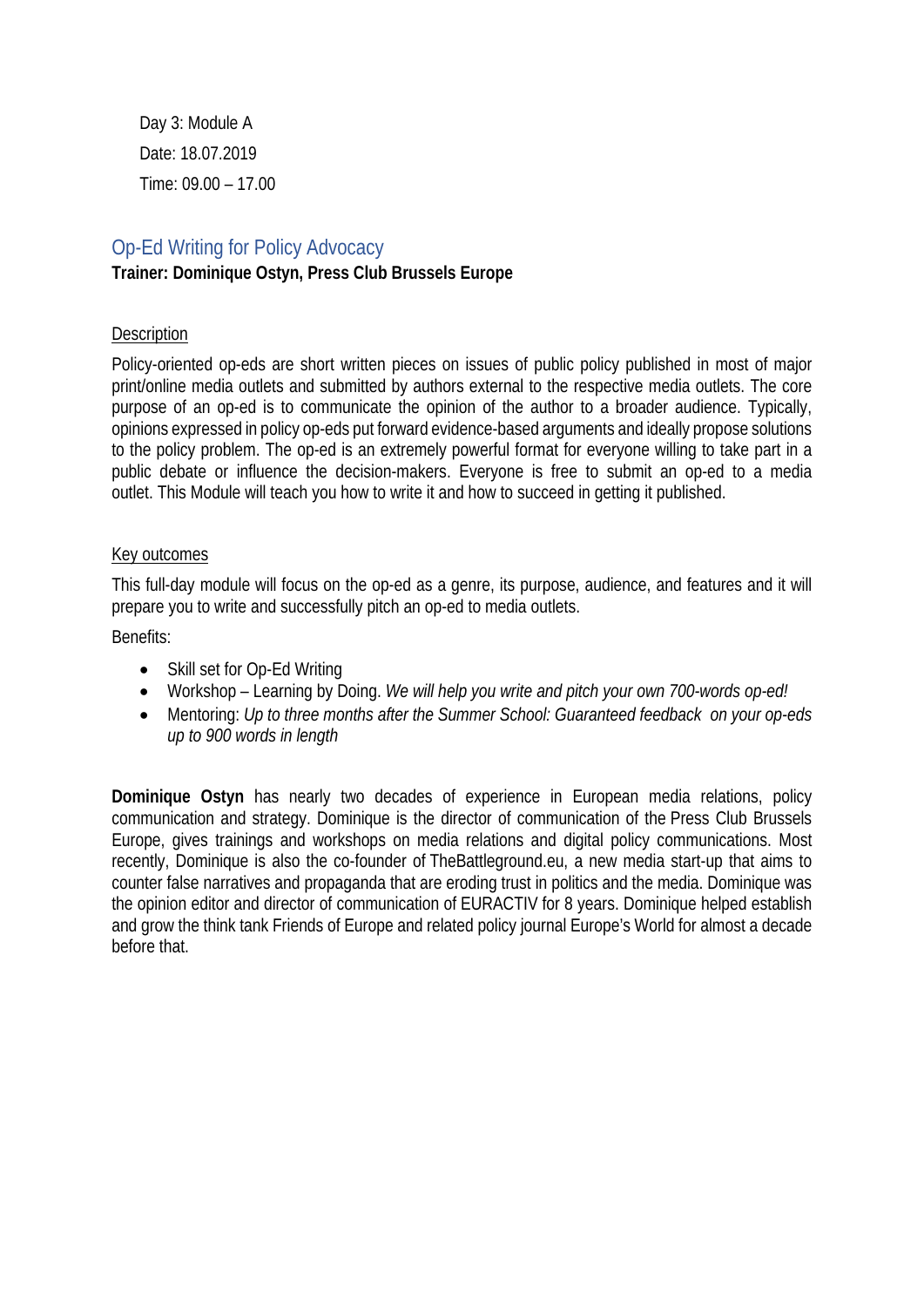Day 3: Module B Date: 18.07.2019 Time: 09.00 – 17.00

#### <span id="page-6-0"></span>Speechwriting for impact – how to turn complex policy into compelling rhetoric **Trainer: Melanie Dunn, Cambridge University**

#### **Description**

The Speechwriting for impact course will cover the art of turning complex policy into persuasive and memorable speeches. This course covers the main techniques of speechwriting, from defining a guiding argument, to building a structure and mastering rhetoric. It will discuss effective language for the spoken word, delivery techniques, and creating a wider strategic communications impact. The course is highly practical and participants will be guided through a series of workshops. Examples and discussion are welcome.

The course elements include:

- Speech planning tailoring speeches for specific audiences, messaging and the importance of a defining argument.
- Speech structure and flow stories and statistics, the importance of signposting.
- Language for the spoken word rhetorical devices, sentence structure and punctuation for impact.
- Essential components and delivery working with multilingual speakers, visual props and ideas for strategic communications.

#### Key outcomes

By the end of the course, participants should be able to:

- Understand the concepts at the heart of all good speeches
- Plan and structure speeches to maximise impact
- Apply techniques to turn complex policy into persuasive arguments
- Know practical language tips for the spoken word
- Deploy rhetorical tricks
- Advise speakers on delivery.

**Melanie Dunn** has been writing speeches for almost ten years and considers it an immense privilege. She spent almost three years as Chief Speechwriter to the former President of the European Commission, Jose Manuel Barroso. She worked on his high-profile [State of the European](http://ec.europa.eu/soteu2012/)  [Union](http://ec.europa.eu/soteu2012/) speeches, as well as on speeches covering a wide variety of topics, from environmental to industrial policy. She has also worked for UNESCO Special Envoy and former first lady of Qatar, Her Highness Sheikha Moza bint Nasser, crafting her speeches for the UN General Assembly and World Education Forum. Melanie is now based in Cambridge and writes for the Chief Executives of [Cambridge](http://www.cambridgeassessment.org.uk/)  [Assessment](http://www.cambridgeassessment.org.uk/) – a branch of Cambridge University.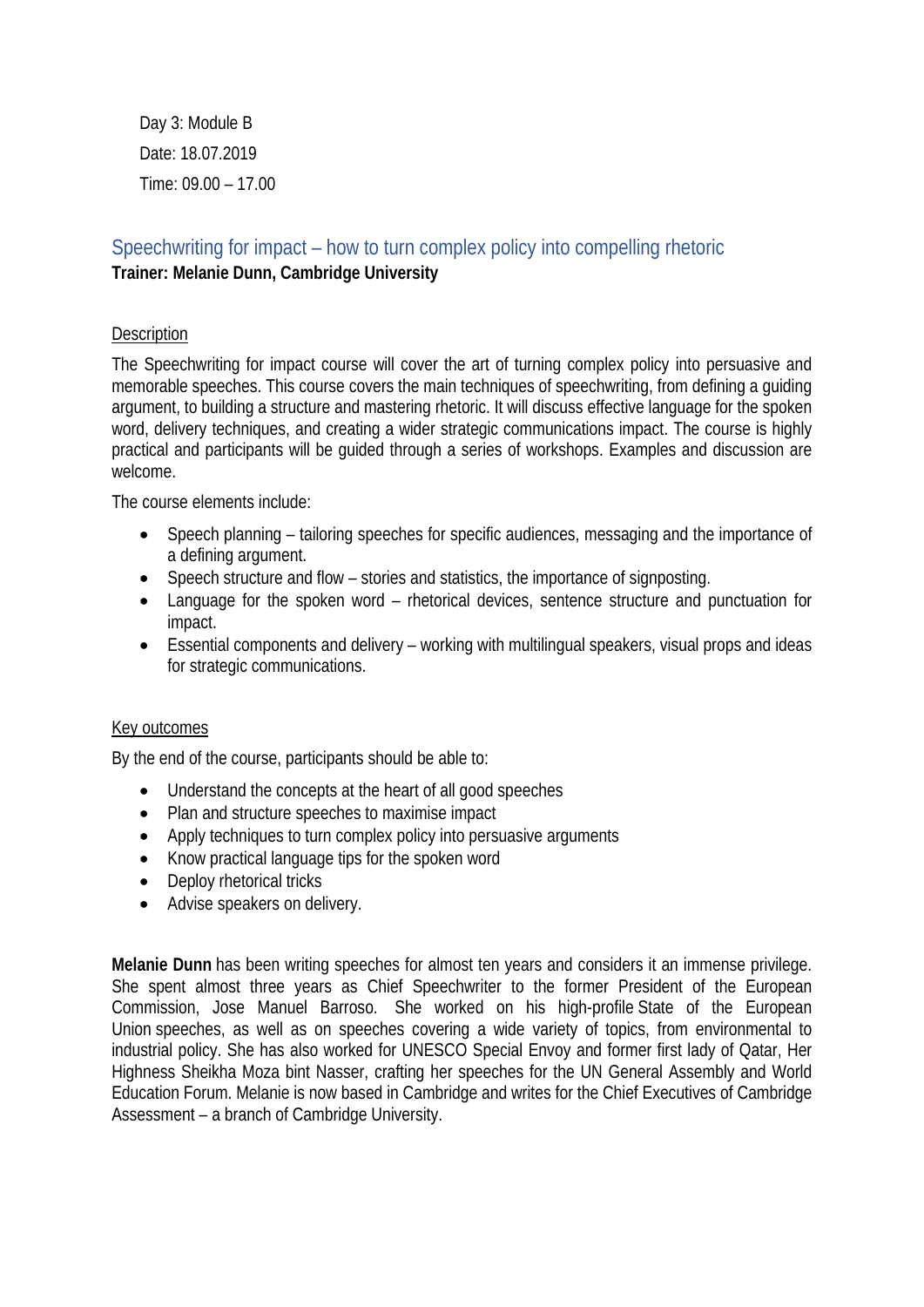Day 4: Module A Date: 19.07.2019 Time: 09.00 – 17.00

#### <span id="page-7-0"></span>Digital Public Affairs: How to Adapt to an Ever-changing Online World **Trainer: Louise Day, FleishmanHillard**

#### **Description**

We are living in unusual times. Social media has inarguably changed the face of international politics forever. The reality is that the business impact of politics and political decision-making is growing, and companies ignore it at their peril. The "keep your head down" approach is not effective in the current environment, and many are learning that silence (or ineffective use of social media) simply leaves the field open for those with opposing agendas to your own.

As a result, public affairs (and particularly digital public affairs) is an increasingly critical skill to master. In this session we will:

- Examine the rise of digital public affairs- starting with the watershed moment of the 2014 European election to today's landscape and challenges.
- Explore the principles behind digital public affairs- demystifying the domain which is still misunderstood by many practitioners.
- Analyze the emerging trends in digital and social in the next 5 years- what works in public affairs, and what's just a novelty?
- Put the theory into practice by getting to grips with all of the steps required to build an effective digital public affairs strategy.

#### Key outcomes

At the end of the workshop, participants will:

- Understand the rise of social media and the effect it has had upon politics and policymakers;
- Understand the fundamentals behind building a solid digital public affairs strategy;
- Be initiated into the exciting world of digital public affairs, where the rules change often, the core principles stay the same and improvisation is critical.
- Be able to discern between 'flash in the pan' emerging trends and those which can be used as a meaningful public affairs tool.

**Louise Day** is the Digital and Social Lead at [FleishmanHillard](https://fleishmanhillard.eu/) in Brussels. FleishmanHillard is a global PR company that specializes in reputation management, public affairs, brand marketing, digital strategy, social engagement and content strategy, with more than 80 offices in 30 countries. Louise has previously worked in a communications capacity for a FTSE 100 company, the European Commission and an international organization. Louise leads pan-European digital public affairs campaigns and builds strategies for clients from a variety of sectors- from energy to pharmaceuticals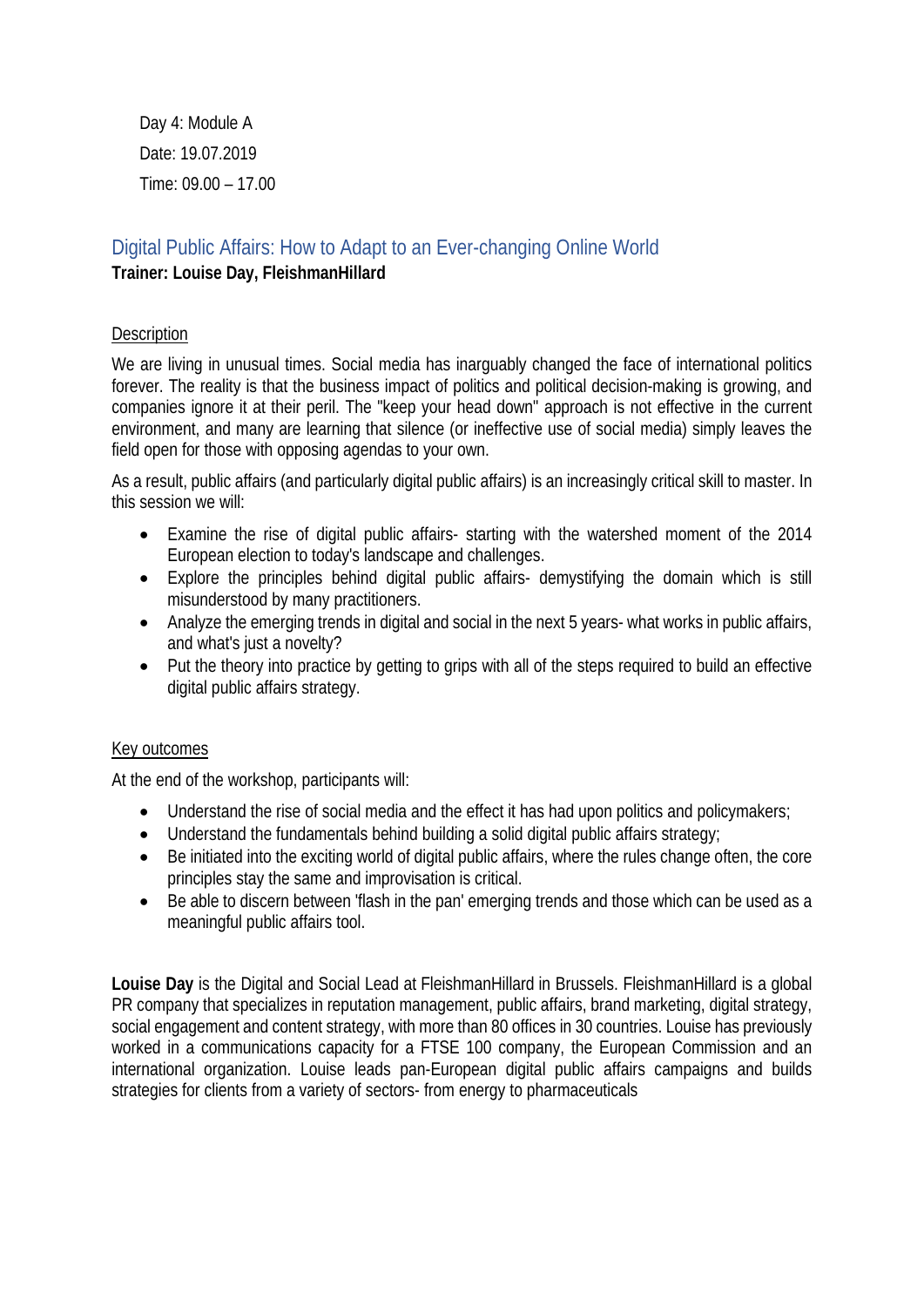Day 4: Module B Date: 19.07.2019 Time: 09.00 – 17.00

## <span id="page-8-0"></span>Everyone Wants a Podcast in 2019: The Art of Using Podcasts for Policy **Communication**

**Trainer: Ryan Heath, POLITICO**

#### **Description**

Everyone wants a podcast in 2019: it's the new must have communications tool, cool and modern, yet something every generation can understand. After all, it's on-demand radio.

Yet most podcasts have an audience of just a few hundred, and often not the few hundred people the makers intend. The bottom line: anyone can make a podcast, but few people are making good ones, yet not everyone has access to a fancy studio or a team of thousands to support making a podcast.

In this Module, you will learn about the different value that can be achieved by a podcast versus a video or a social media post.

This Module will guide you through the art of storytelling and interviewing, help you find cheap ways to achieve good audio quality, and share practical tips and problem-solving exercises that the POLITICO team learned by trial and error in the creation of EU Confidential.

#### Key outcomes

At the end of the workshop, participants will:

- Understand why podcasts have risen in prominence, and why their appeal is still limited
- Learn what makes the most successful podcasts succeed
- Be initiated in the art of getting an interview to flow
- Gain insights into how to put your own views aside in favor of your audience's needs
- Gain ideas on how to apply podcasts to your own policy or political field
- Walk away with handy tips on how to avoid bad audio, at a low price
- Feel confident to try creating a podcast in your own home or office environment

**Ryan Heath** is political editor at POLITICO Europe and leads POLITICO's elections coverage. He joined POLITICO in 2015 and for three years wrote the Brussels Playbook column, before creating the EU Confidential podcast and column. In its first 100 episodes EU Confidential has featured 10 prime ministers,10 European Commissioners and a range of CEOs and activists and other political figures. Ryan began writing for national newspapers in his native Australia in 1999, and worked for the British civil service, and then for seven years as a speechwriter and spokesperson for the European Commission for President Jose Manuel Barroso and Vice President Neelie Kroes as a spokesperson. Ryan is regular policy commentator on outlets such as BBC, CNN, MSNBC, and Deutsche Welle.